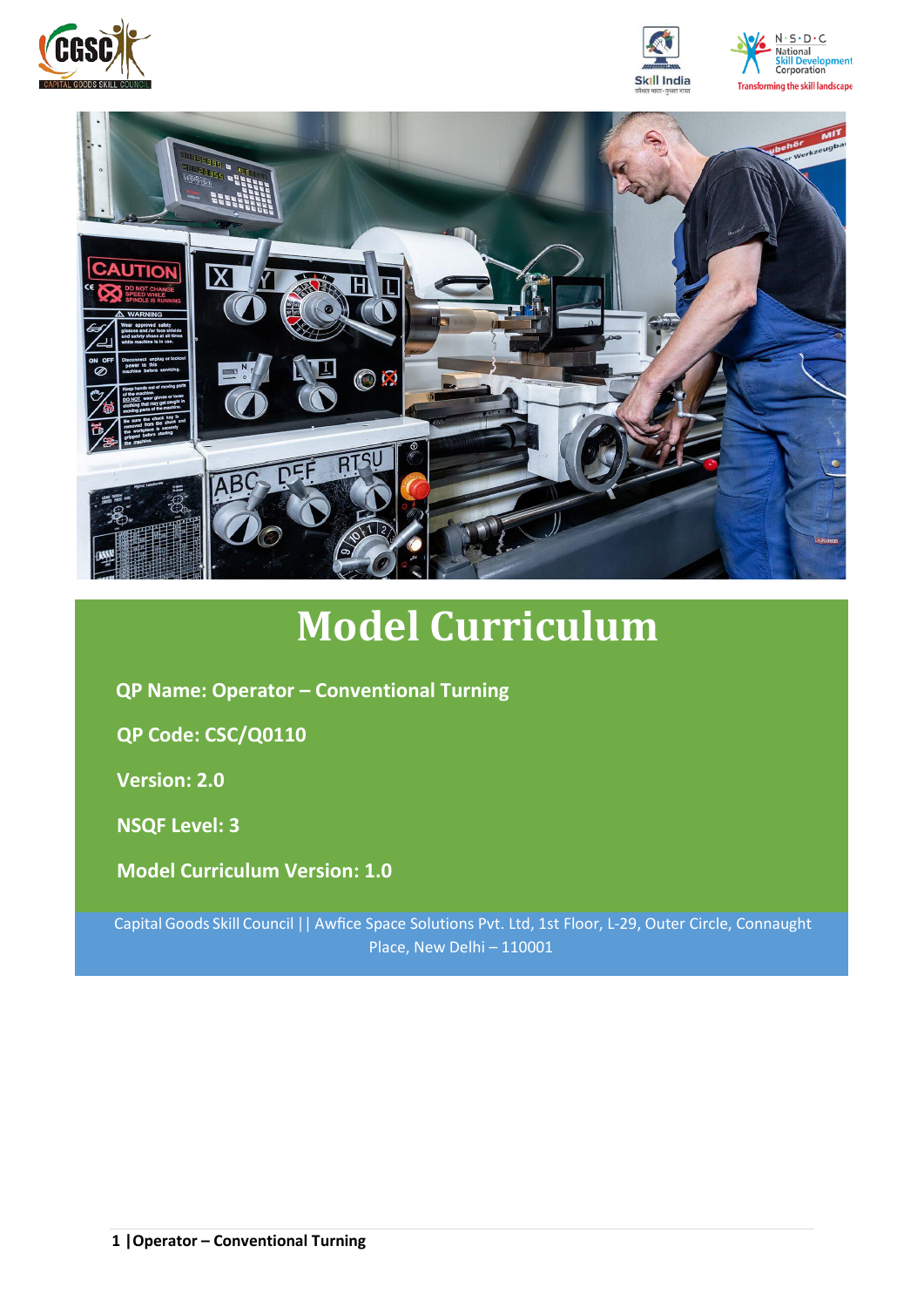



## **Table of Contents**

| Module 3: Process of coordinating with co-workers to achieve work efficiency 12                  |
|--------------------------------------------------------------------------------------------------|
| Module 4: Process of operating conventional turning machine to machine a variety of components14 |
|                                                                                                  |
|                                                                                                  |
|                                                                                                  |
|                                                                                                  |
|                                                                                                  |
|                                                                                                  |
|                                                                                                  |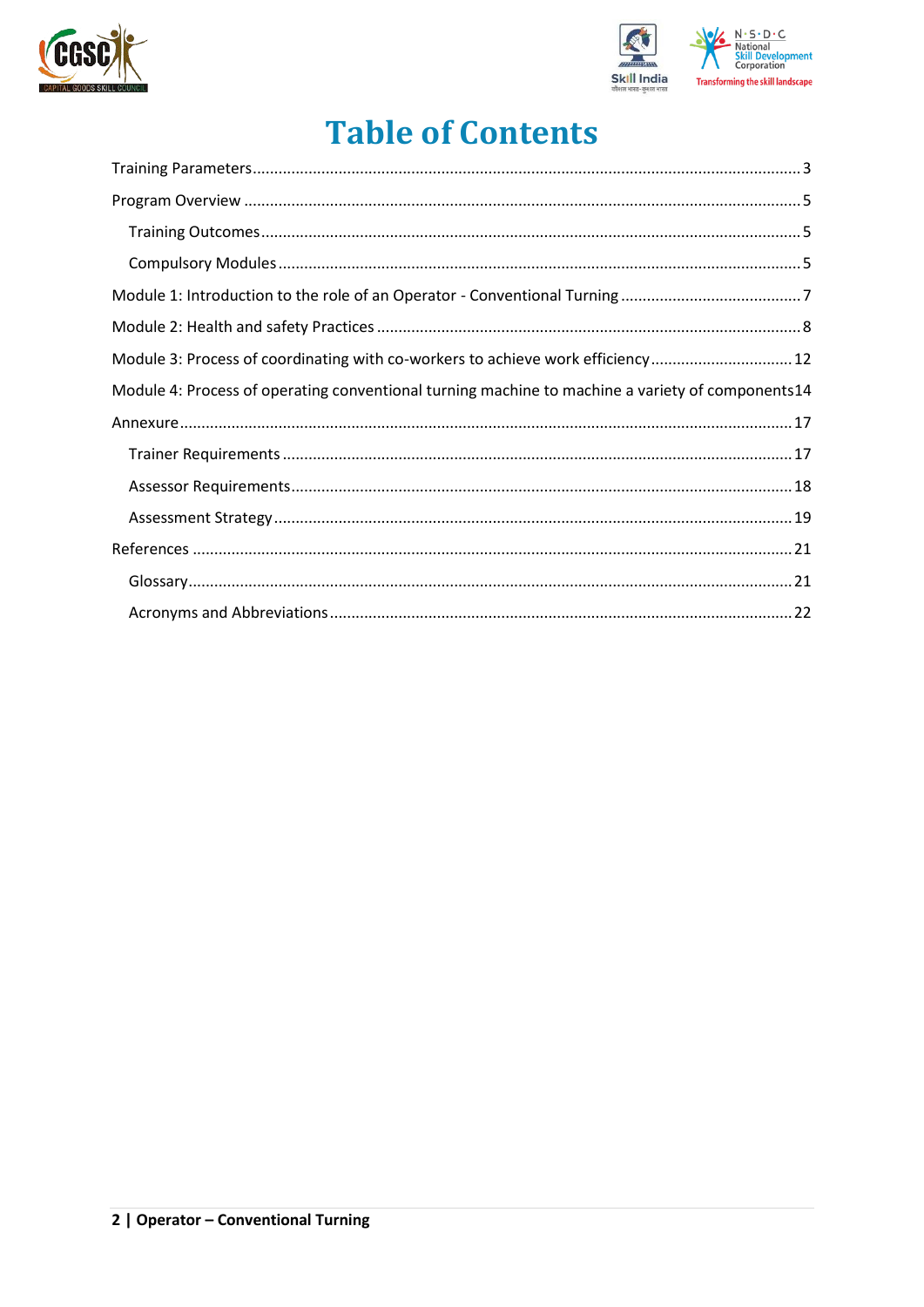



## **Training Parameters**

<span id="page-2-0"></span>

| <b>Sector</b>                                                     | Capital Goods                                                                                                                                                                                                                                                                                                                                                   |
|-------------------------------------------------------------------|-----------------------------------------------------------------------------------------------------------------------------------------------------------------------------------------------------------------------------------------------------------------------------------------------------------------------------------------------------------------|
| <b>Sub-Sector</b>                                                 | Machine Tools, Dies, Moulds and Press Tools, Plastics<br>Manufacturing Machinery, Textile Manufacturing Machinery,<br>Process Plant Machinery, Electrical and Power Machinery, Light<br><b>Engineering Goods</b>                                                                                                                                                |
| Occupation                                                        | Machining                                                                                                                                                                                                                                                                                                                                                       |
| Country                                                           | India                                                                                                                                                                                                                                                                                                                                                           |
| <b>NSQF Level</b>                                                 | 3                                                                                                                                                                                                                                                                                                                                                               |
| Aligned to NCO/ISCO/ISIC Code                                     | NCO-2015/8211.15                                                                                                                                                                                                                                                                                                                                                |
| <b>Minimum Educational Qualification and</b><br><b>Experience</b> | Ability to Read and Write with 5 years of experience in the<br>relevant field<br><b>OR</b><br>5th Class Pass with 3 years of experience in the relevant<br>field<br><b>OR</b><br>8th Class Pass with 1 year of experience in the relevant field<br><b>OR</b><br>Class 8th + ITI (Mechanical/Electrical and other relevant<br>fields)<br><b>OR</b><br>Class 10th |
| <b>Pre-Requisite License or Training</b>                          | <b>NA</b>                                                                                                                                                                                                                                                                                                                                                       |
| <b>Minimum Job Entry Age</b>                                      | 18 Years                                                                                                                                                                                                                                                                                                                                                        |
| <b>Last Reviewed On</b>                                           | <b>NA</b>                                                                                                                                                                                                                                                                                                                                                       |
| <b>Next Review Date</b>                                           | <b>NA</b>                                                                                                                                                                                                                                                                                                                                                       |
| <b>NSQC Approval Date</b>                                         | <b>NA</b>                                                                                                                                                                                                                                                                                                                                                       |
| <b>QP Version</b>                                                 | 2.0                                                                                                                                                                                                                                                                                                                                                             |
| <b>Model Curriculum Creation Date</b>                             | <b>NA</b>                                                                                                                                                                                                                                                                                                                                                       |
| Model Curriculum Valid Up to Date                                 | <b>NA</b>                                                                                                                                                                                                                                                                                                                                                       |
| <b>Model Curriculum Version</b>                                   | 1.0                                                                                                                                                                                                                                                                                                                                                             |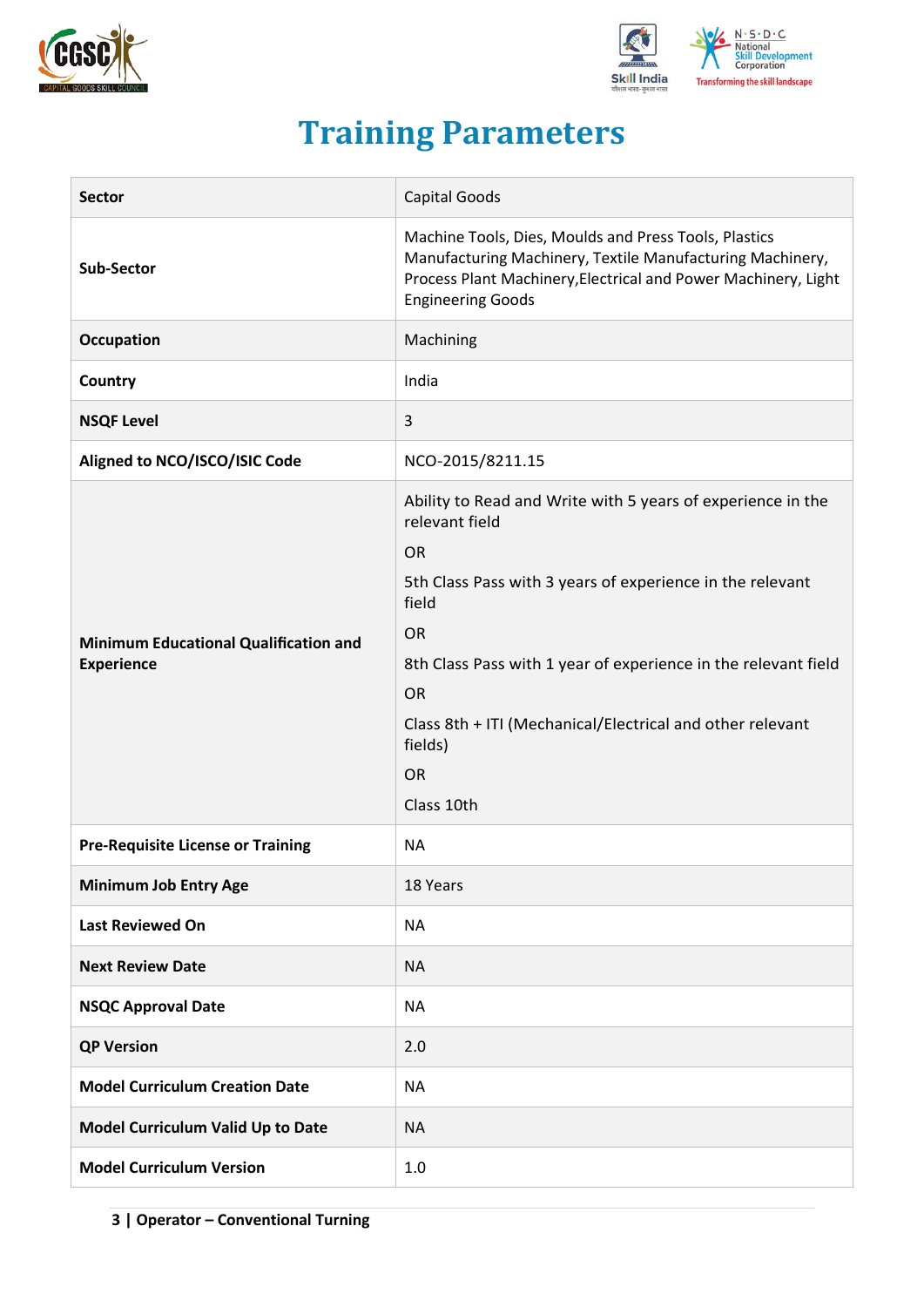



<span id="page-3-0"></span>

| <b>Minimum Duration of the Course</b> | 330 Hours |
|---------------------------------------|-----------|
| <b>Maximum Duration of the Course</b> | 330 Hours |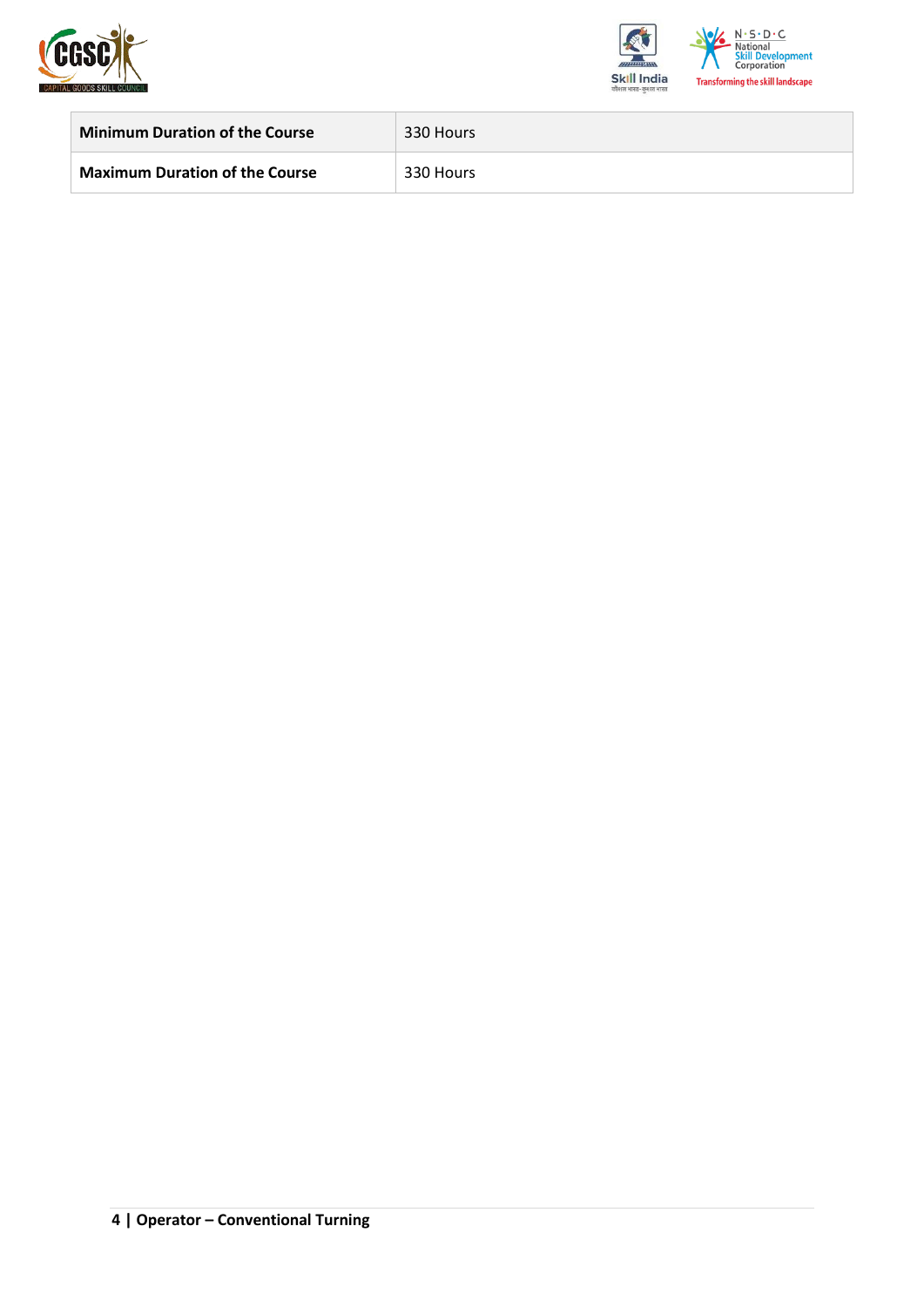



## **Program Overview**

This section summarizes the end objectives of the program along with its duration.

#### <span id="page-4-0"></span>**Training Outcomes**

At the end of the program, the learner should have acquired the listed knowledge and skills to:

- Explain the importance of following the health and safety practices at work.
- Demonstrate ways to coordinate with co-workers to achieve work efficiency.
- Demonstrate the process of operating conventional turning machine to machine a variety of components.

#### <span id="page-4-1"></span>**Compulsory Modules**

The table lists the modules and their duration corresponding to the Compulsory NOS of the QP.

| <b>NOS and Module Details</b>                                                                                                                      | <b>Theory</b><br><b>Duration</b> | <b>Practical</b><br><b>Duration</b> | On-the-Job<br><b>Training Duration</b><br>(Mandatory) | <b>On-the-Job Training</b><br><b>Duration</b><br>(Recommended) | <b>Total</b><br><b>Duration</b> |
|----------------------------------------------------------------------------------------------------------------------------------------------------|----------------------------------|-------------------------------------|-------------------------------------------------------|----------------------------------------------------------------|---------------------------------|
| <b>Bridge Module</b>                                                                                                                               | 04:00                            | 00:00                               | 0:00                                                  | 00:00                                                          | 04:00                           |
| Module 1: Introduction to<br>the role of an Operator-<br><b>Conventional Turning</b>                                                               | 04:00                            | 0:00                                | 0:00                                                  | 00:00                                                          | 04:00                           |
| <b>CSC/N1335 Follow the</b><br>health and safety practices<br>at work<br><b>NOS Version-2.0</b><br><b>NSQF Level-3</b>                             | 20:00                            | 60:00                               | 0:00                                                  | 00:00                                                          | 80:00                           |
| Module 2: Health and safety<br>practices                                                                                                           | 20:00                            | 60:00                               | 0:00                                                  | 00:00                                                          | 80:00                           |
| <b>CSC/N1336 Coordinate with</b><br>co-workers to achieve work<br>efficiency<br><b>NOS Version-2.0</b><br><b>NSQF Level-3</b>                      | 20:00                            | 60:00                               | 0:00                                                  | 00:00                                                          | 80:00                           |
| Module 3: Process of<br>coordinating with co-<br>workers to achieve work<br>efficiency                                                             | 20:00                            | 60:00                               | 0:00                                                  | 00:00                                                          | 80:00                           |
| <b>CSC/N0110 Operate</b><br>conventional turning<br>machine to machine a<br>variety of components<br><b>NOS Version-2.0</b><br><b>NSQF Level-3</b> | 46:00                            | 120:00                              | 0:00                                                  | 00:00                                                          | 166:00                          |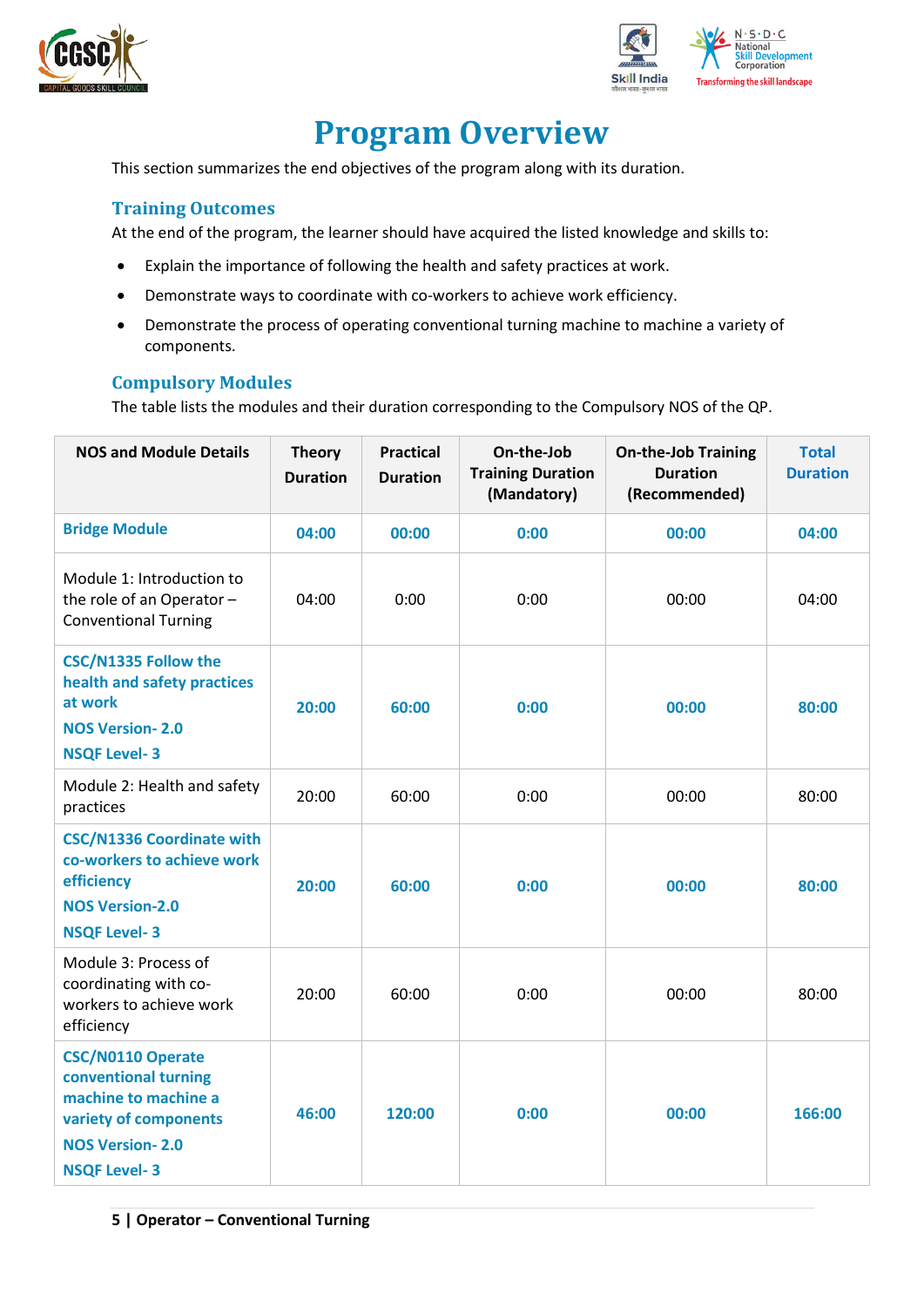



| Module 4: Process of<br>operating conventional<br>turning machine to machine<br>a variety of components | 46:00 | 120:00 | 0:00 | 00:00 | 166:00 |
|---------------------------------------------------------------------------------------------------------|-------|--------|------|-------|--------|
| <b>Total Duration</b>                                                                                   | 90:00 | 240:00 | 0:00 | 00:00 | 330:00 |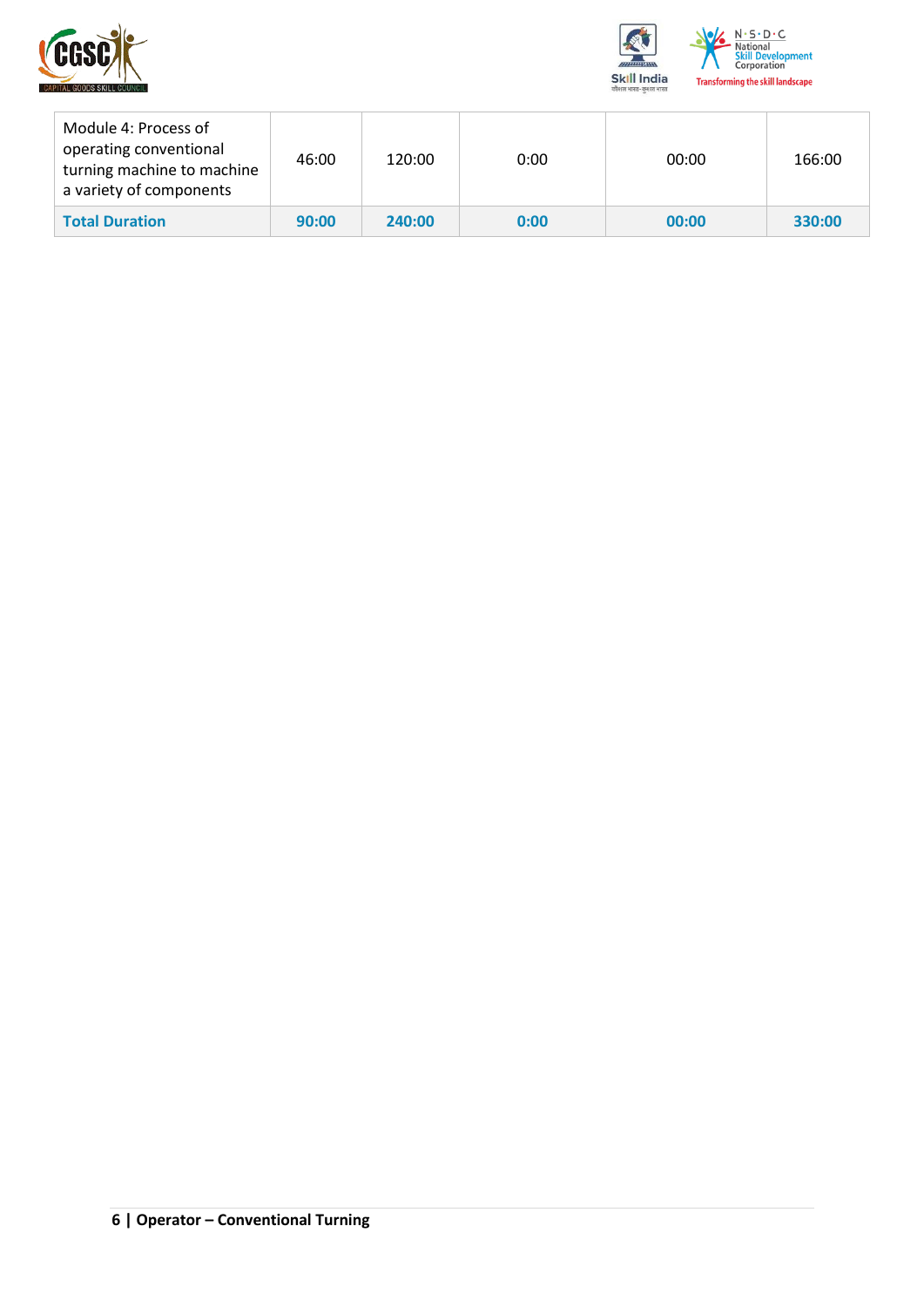



## **Module Details**

## <span id="page-6-0"></span>**Module 1: Introduction to the role of an Operator - Conventional Turning** *Bridge Module*

### **Terminal Outcomes:**

• Discuss the job role of an Operator – Conventional Turning.

| Duration: 04:00                                                                                      | <b>Duration: 0:00</b>                    |
|------------------------------------------------------------------------------------------------------|------------------------------------------|
| Theory – Key Learning Outcomes                                                                       | <b>Practical - Key Learning Outcomes</b> |
| Describe the size and scope of the<br>$\bullet$<br>capital good industry and its sub-<br>sectors.    |                                          |
| Discuss the role and responsibilities<br>$\bullet$<br>of an Operator - Conventional<br>Turning.      |                                          |
| Identify various employment<br>$\bullet$<br>opportunities for an Operator -<br>Conventional Turning. |                                          |
| <b>Classroom Aids</b>                                                                                |                                          |
| Training Kit - Trainer Guide, Presentations, Whiteboard, Marker, Projector, Laptop, Video Films      |                                          |
| <b>Tools, Equipment and Other Requirements</b>                                                       |                                          |
| <b>NA</b>                                                                                            |                                          |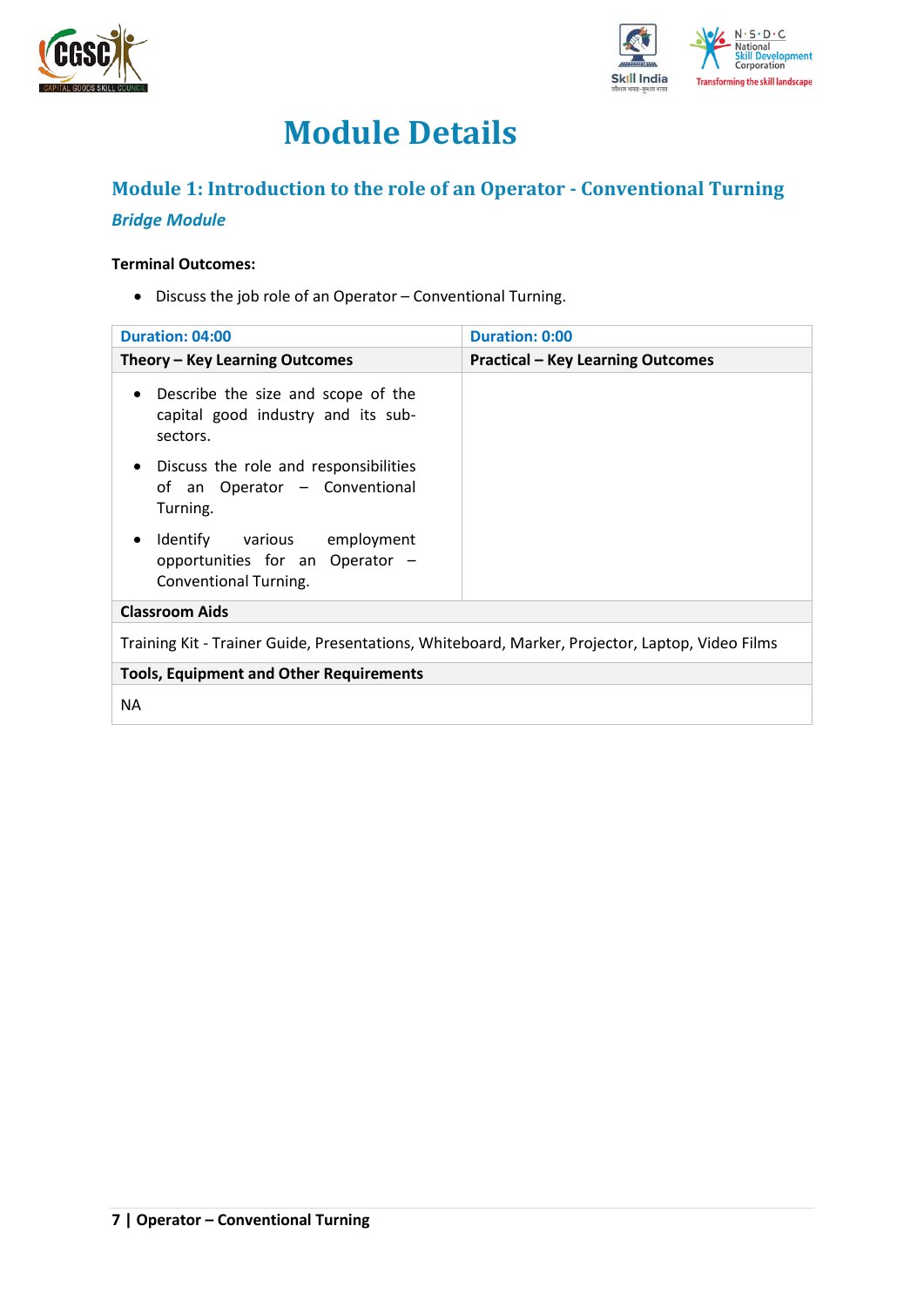



## <span id="page-7-0"></span>**Module 2: Health and safety Practices** *Mapped to CSC/N1335 v2.0*

#### **Terminal Outcomes:**

- Demonstrate ways to maintain personal health and safety.
- Describe the process of assisting in hazard management.
- Explain how to check the first aid box, firefighting and safety equipment.
- Describe the process of assisting in waste management.
- Explain the importance of following the fire safety guidelines.
- Explain the importance of following the emergency and first-aid procedures.
- Demonstrate the process of carrying out relevant documentation and review.

| <b>Duration: 20:00</b>                                                                                                                                                                      | Duration: 60:00                                                                                                                                                                           |  |  |  |
|---------------------------------------------------------------------------------------------------------------------------------------------------------------------------------------------|-------------------------------------------------------------------------------------------------------------------------------------------------------------------------------------------|--|--|--|
| Theory - Key Learning Outcomes                                                                                                                                                              | <b>Practical - Key Learning Outcomes</b>                                                                                                                                                  |  |  |  |
| Explain the recommended practices<br>$\bullet$<br>to be followed to ensure protection<br>from infections and transmission to<br>others, such as the use of hand<br>sanitizer and face mask. | Demonstrate the use of appropriate<br>$\bullet$<br>Personal Protective Equipment (PPE)<br>relevant to the task and work<br>conditions.<br>handle<br>Demonstrate<br>how<br>to<br>$\bullet$ |  |  |  |
| Explain the importance and process<br>of checking the work conditions,<br>assessing the potential health and<br>safety risks, and take appropriate<br>measures to mitigate them.            | hazardous materials safely.<br>Demonstrate the process of testing<br>$\bullet$<br>the firefighting and various safety<br>equipment to ensure they are in<br>usable condition.             |  |  |  |
| Explain the importance and process<br>$\bullet$<br>of selecting and using the appropriate<br>PPE relevant to the task and work<br>conditions.                                               | Demonstrate the process of recycling<br>and disposing different types of<br>waste appropriately.                                                                                          |  |  |  |
| Explain the<br>recommended<br>$\bullet$<br>techniques to be followed while<br>lifting and moving heavy objects to<br>avoid injury.                                                          | Demonstrate<br>how<br>the<br>to<br>use<br>appropriate type of fire extinguisher<br>to extinguish different types of fires<br>safely.                                                      |  |  |  |
| Explain the importance of following<br>$\bullet$<br>the manufacturer's instructions and<br>workplace safety guidelines while<br>working on heavy machinery, tools                           | Demonstrate how to administer<br>appropriate first aid to the injured<br>personnel.<br>of<br>Demonstrate<br>the<br>process                                                                |  |  |  |
| and equipment.<br>Explain the importance and process<br>$\bullet$<br>of identifying existing and potential<br>hazards at work.                                                              | Cardiopulmonary<br>performing<br>Resuscitation (CPR) on a potential<br>victim of cardiac arrest.<br>Demonstrate the process of carrying<br>$\bullet$                                      |  |  |  |
| Describe the process of assessing the<br>$\bullet$<br>potential risks and injuries associated<br>with the various hazards.                                                                  | appropriate<br>documentation<br>out<br>following a health and safety incident<br>at work, including all the required<br>information.                                                      |  |  |  |
| Explain how to prevent or minimise<br>different types of hazards.                                                                                                                           |                                                                                                                                                                                           |  |  |  |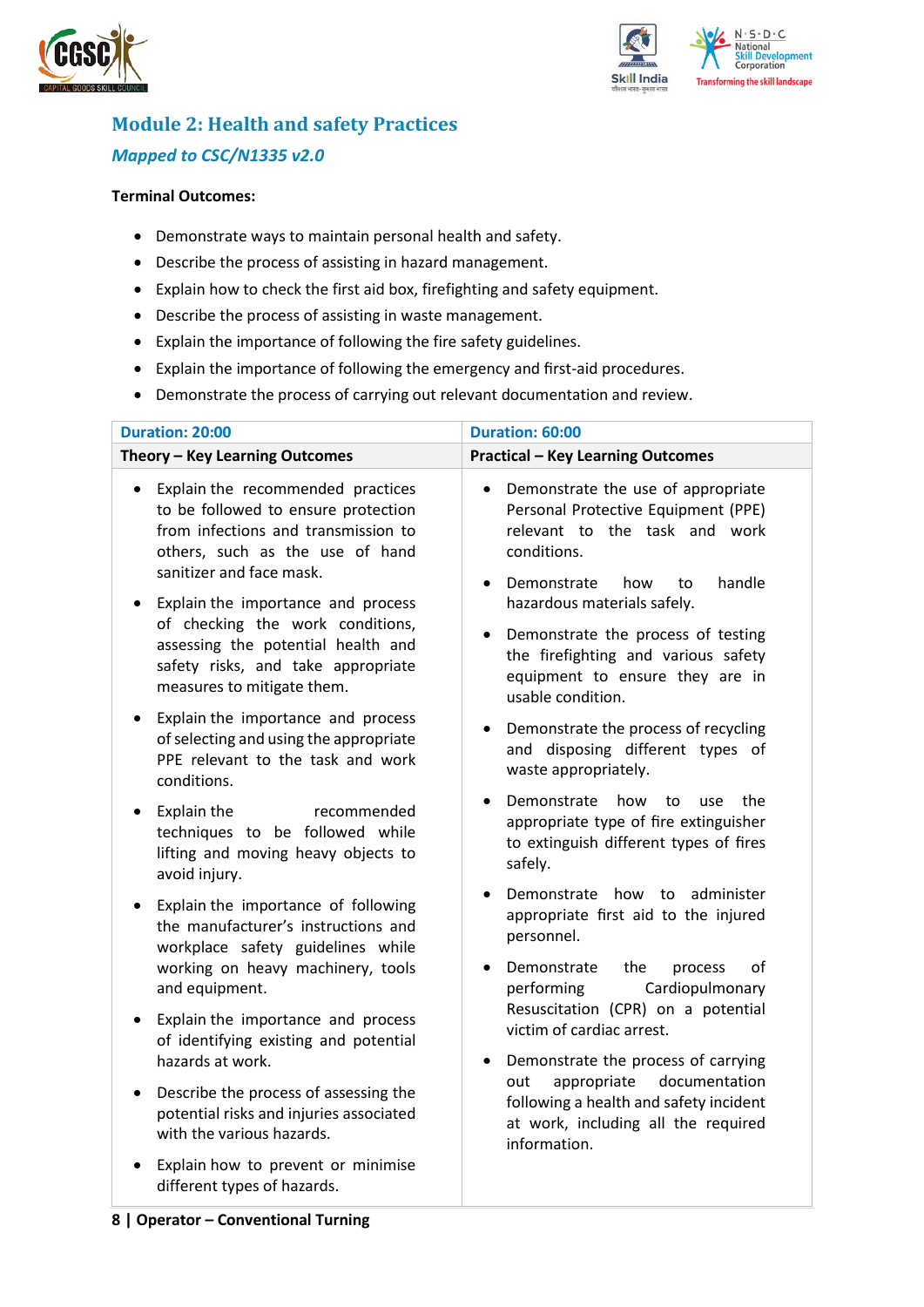



 $N.5.0.6$ **Skill Development**<br>Corporation **Transforming the skill landscape** 

- Explain how to handle and store hazardous materials safely.
- Explain the importance of ensuring the first aid box is updated with the relevant first aid supplies.
- Describe the process of checking and testing the firefighting and various safety equipment to ensure they are in a usable condition.
- Explain the criteria for segregating waste into appropriate categories.
- Describe the appropriate methods for recycling the recyclable waste.
- Describe the process of disposing of the non-recyclable waste safely and the applicable regulations.
- Explain the use of different types of fire extinguishers to extinguish different types of fires.
- State the recommended practices to be followed for a safe rescue during a fire emergency.
- Explain how to request assistance from the fire department to extinguish a serious fire.
- Explain the appropriate practices to be followed during workplace emergencies to ensure safety and minimise loss to organisational property.
- State the common health and safety hazards present in a work environment, associated risks, and how to mitigate them.
- State the safe working practices to be followed while working at various hazardous sites and using electrical equipment.
- Explain the importance of ensuring easy access to firefighting and safety equipment.
- Explain the appropriate preventative and remedial actions to be taken in the case of exposure to toxic materials, such as poisonous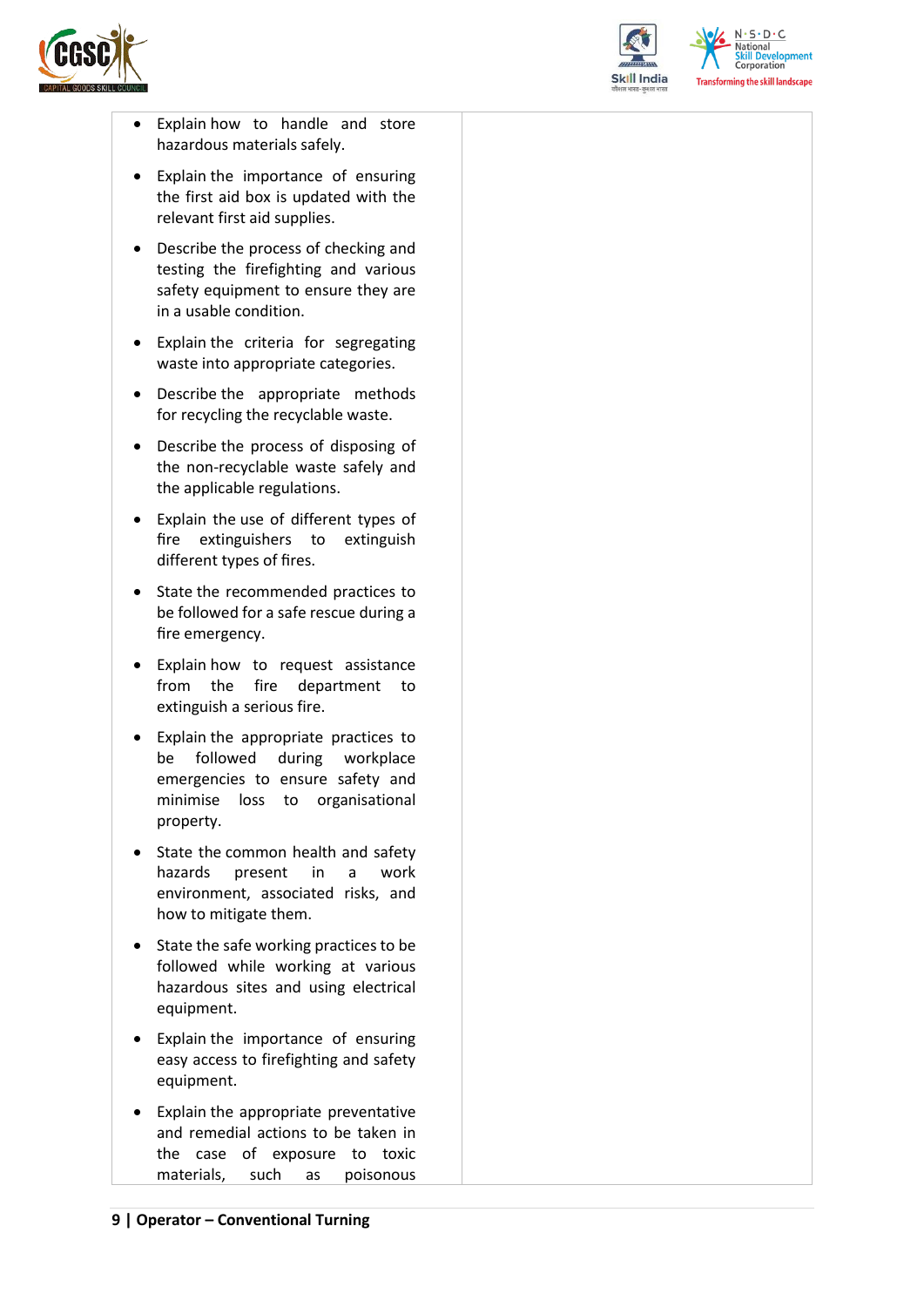



 $N \cdot S \cdot D \cdot C$ National **Skill Development**<br>Corporation **Transforming the skill landscape** 

chemicals and gases.

- Explain various causes of fire in different work environments and the recommended precautions to be taken to prevent fire accidents.
- Describe different methods of extinguishing fire.
- List different materials used for extinguishing fire.
- Explain the applicable rescue techniques to be followed during a fire emergency.
- Explain the importance of placing safety signs and instructions at strategic locations in a workplace and following them.
- Explain different types of first aid treatment to be provided for different types of injuries.
- State the potential injuries associated with incorrect manual handling.
- Explain how to move an injured person safely.
- State various hazards associated with the use of various machinery, tools, implements, equipment and materials.
- Explain the importance of ensuring no obstruction and free access to fire exits.
- Explain how to free a person from electrocution safely.
- Explain how to administer appropriate first aid to an injured person.
- Explain how to perform Cardiopulmonary Resuscitation (CPR).
- Explain the importance of coordinating with the emergency services to request urgent medical assistance for persons requiring professional medical attention or hospitalisation.
- State the appropriate documentation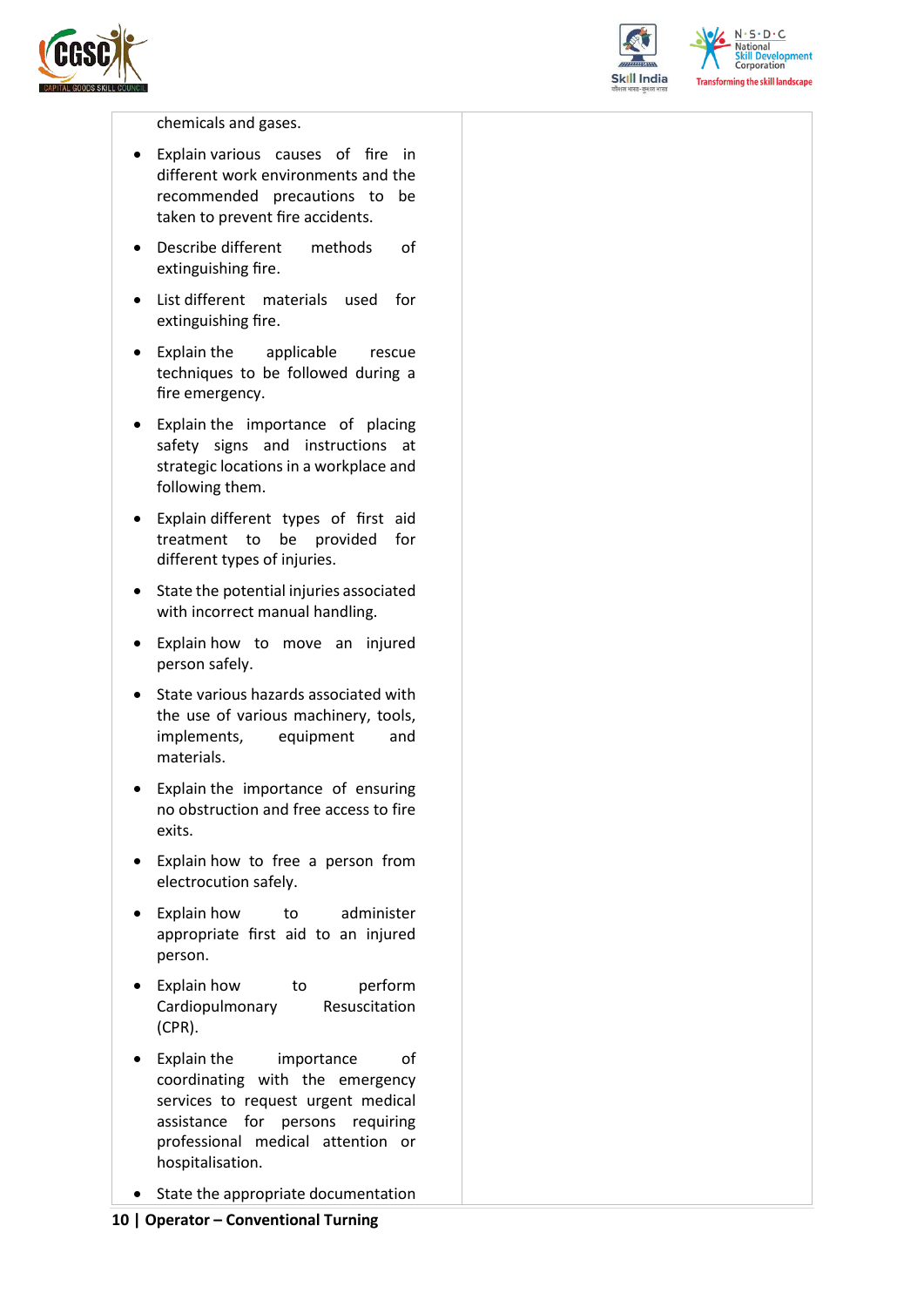



to be carried out following a health and safety incident at work, and the relevant information to be included.

- Explain the importance and process of reviewing the health and safety conditions at work regularly or following an incident.
- Explain the importance and process of implementing appropriate changes to improve the health and safety conditions at work.

#### **Classroom Aids**

Computer, Projection Equipment, PowerPoint Presentation and Software, Facilitator's Guide, Participant's Handbook.

#### **Tools, Equipment and Other Requirements**

Personal Protective Equipment, Cleaning Equipment and Materials like Sanitizer, Soap, Mask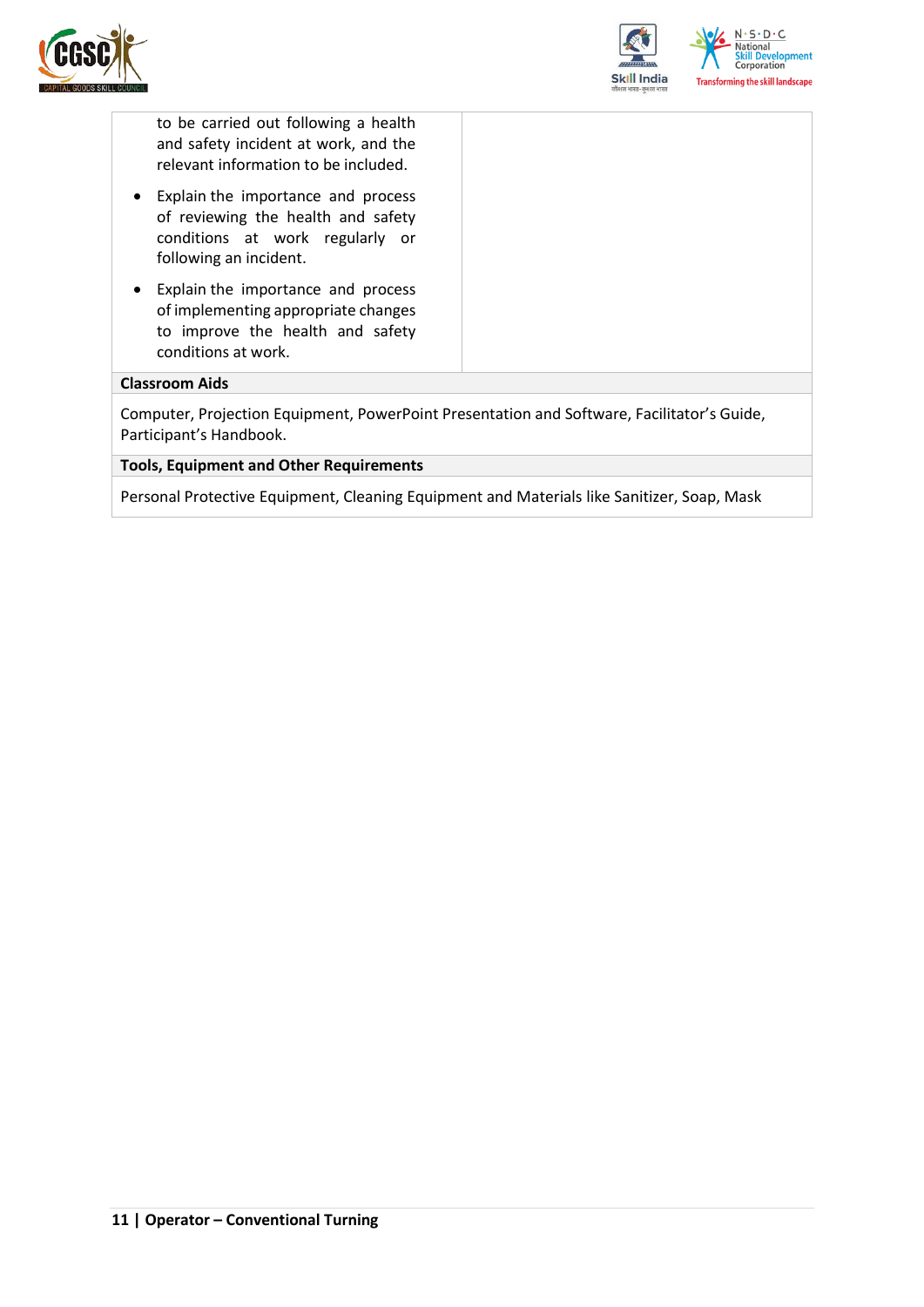



## <span id="page-11-0"></span>**Module 3: Process of coordinating with co-workers to achieve work efficiency**

### *Mapped to NOS CSC/N1336 v2.0*

#### **Terminal Outcomes:**

- Demonstrate ways to Work and communicate effectively with co-workers.
- Discuss ways to promote diversity and inclusion at the workplace.

| <b>Duration: 20:00</b>                                                                                                                                                                                                                                                                                            | Duration: 60:00                                                                                                                                                                                                                                                                                                       |  |  |  |
|-------------------------------------------------------------------------------------------------------------------------------------------------------------------------------------------------------------------------------------------------------------------------------------------------------------------|-----------------------------------------------------------------------------------------------------------------------------------------------------------------------------------------------------------------------------------------------------------------------------------------------------------------------|--|--|--|
| Theory - Key Learning Outcomes                                                                                                                                                                                                                                                                                    | <b>Practical - Key Learning Outcomes</b>                                                                                                                                                                                                                                                                              |  |  |  |
| Explain the importance and process<br>$\bullet$<br>of effective communication in the<br>workplace.<br>Explain the<br>barriers to<br>effective<br>٠<br>communication<br>how<br>and<br>to<br>overcome them.<br>Explain the importance of teamwork<br>$\bullet$<br>in an organisation's and individual's<br>success. | Demonstrate<br>the<br>of<br>process<br>preparing the relevant documents<br>and reports as per the supervisor's<br>instructions, providing appropriate<br>information<br>clearly<br>and<br>systematically.<br>Demonstrate how to mentor and<br>assist subordinates in the execution<br>of their work responsibilities. |  |  |  |
| Explain the importance of active<br>$\bullet$<br>listening in the work environment.<br>State the appropriate techniques to<br>٠<br>be followed for active listening.<br>Explain the importance of tone and<br>٠<br>pitch ineffective communication.                                                               | Demonstrate the process of using<br>٠<br>efficiently<br>various<br>resources<br>to<br>utilisation and<br>maximum<br>ensure<br>minimum wastage.<br>Demonstrate how to communicate<br>$\bullet$<br>clearly and<br>politely to ensure<br>effective communication with co-                                                |  |  |  |
| Explain the importance of avoiding<br>٠<br>casual expletives and unpleasant<br>while<br>communicating<br>terms<br>professional circles.                                                                                                                                                                           | workers.<br>Demonstrate appropriate verbal and<br>non-verbal communication that is<br>respectful of genders and disability.                                                                                                                                                                                           |  |  |  |
| Explain the<br>οf<br>importance<br>٠<br>maintaining discipline and ethical<br>behaviour at work.                                                                                                                                                                                                                  |                                                                                                                                                                                                                                                                                                                       |  |  |  |
| State the<br>common<br>for<br>reasons<br>$\bullet$<br>interpersonal conflict and how to<br>resolve them.                                                                                                                                                                                                          |                                                                                                                                                                                                                                                                                                                       |  |  |  |
| Explain the importance of developing<br>effective working relationships for<br>professional success.                                                                                                                                                                                                              |                                                                                                                                                                                                                                                                                                                       |  |  |  |
| Describe the process of expressing<br>addressing<br>and<br>grievances<br>appropriately and effectively.                                                                                                                                                                                                           |                                                                                                                                                                                                                                                                                                                       |  |  |  |
| Explain the importance and process<br>of planning daily tasks to ensure their<br>timely completion and efficient use of                                                                                                                                                                                           |                                                                                                                                                                                                                                                                                                                       |  |  |  |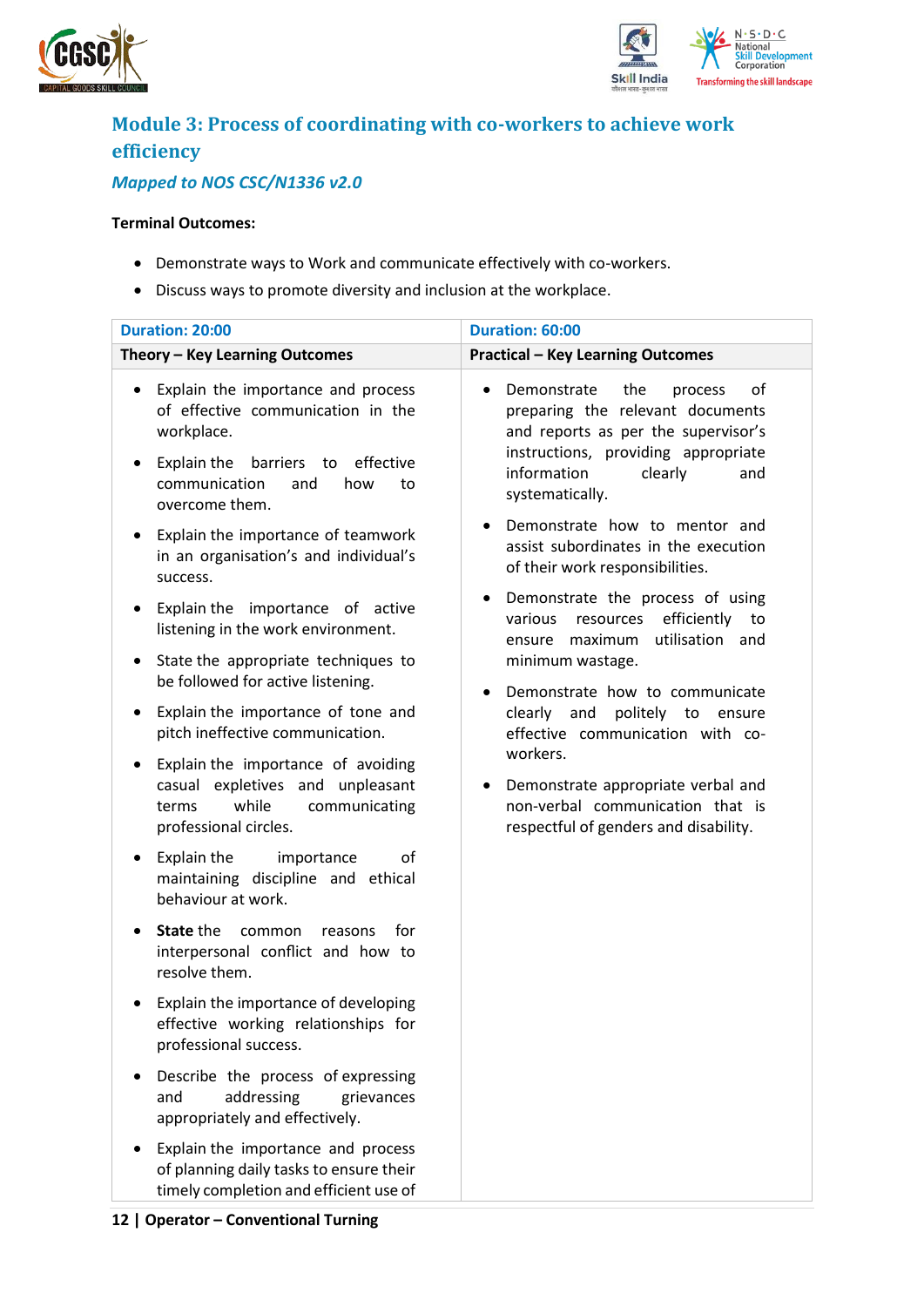



 $N.5.0.6$ **National Skill Development**<br>Corporation **Transforming the skill landscape** 

#### time.

- Explain the importance of adhering to the limits of authority at work.
- Explain the importance of following the applicable quality standards and timescales at work.
- Explain the importance of coordinating with co-workers to achieve the work objectives efficiently.
- Explain the relevant documentation requirements.
- Explain the importance of providing appropriate information clearly and systematically in work documents.
- State the escalation matrix to be followed to deal with out of authority tasks and concerns.
- Explain the importance and process of mentoring and assisting subordinates in the execution of their work responsibilities.
- Explain how to identify possible disruptions to work prevent them.
- Explain how to use various resources efficiently to ensure maximum utilisation and minimum wastage.
- Explain the recommended practices to be followed at work to avoid and resolve conflicts at work.
- Explain the importance and process of efficient and timely dissemination of information to the authorised personnel.
- Explain the procedure to report inappropriate behaviour e.g., harassment.

#### **Classroom Aids:**

Training Kit (Trainer Guide, Presentations). Whiteboard, Marker, Projector, Laptop

#### **Tools, Equipment and Other Requirements**

NA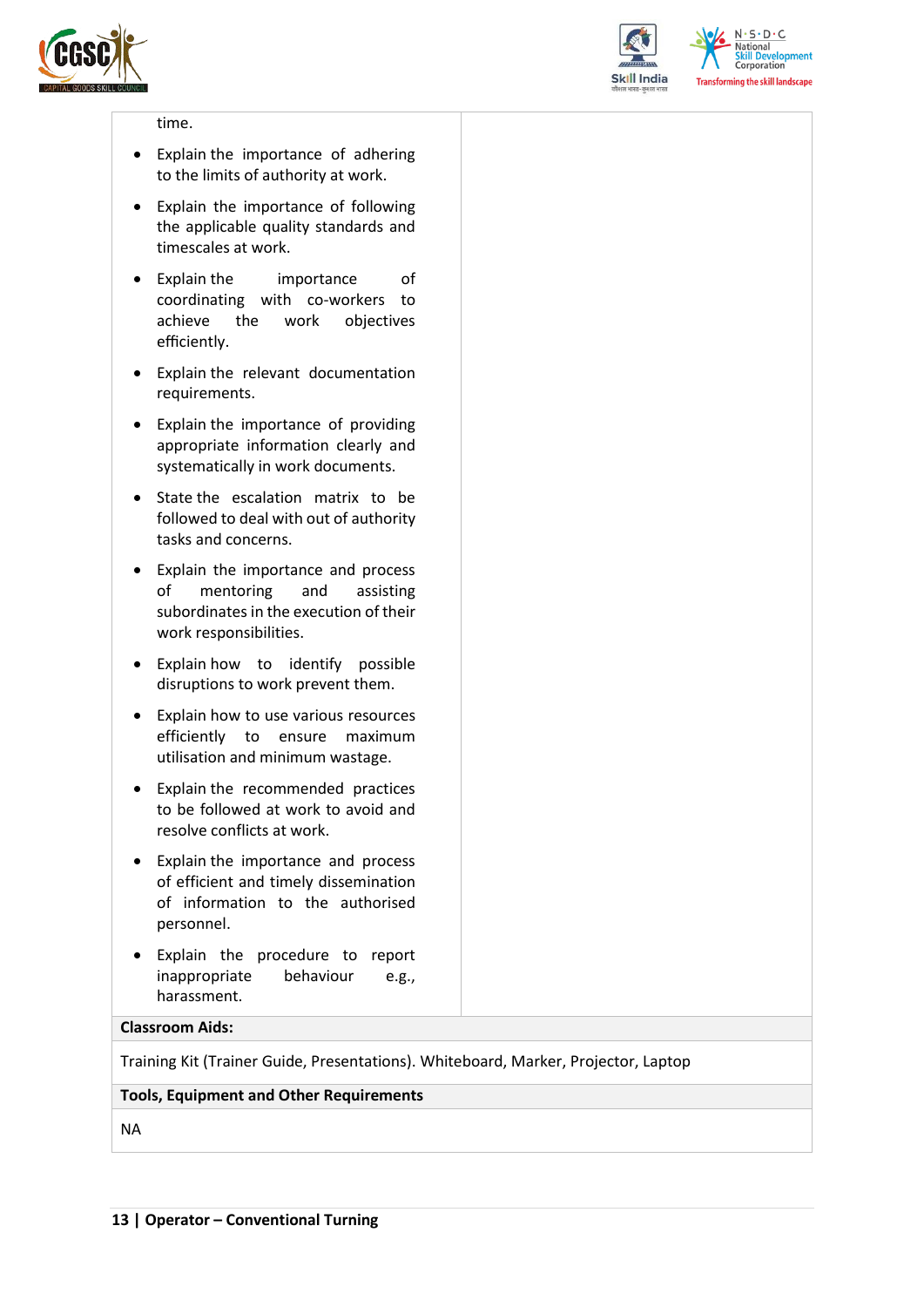



### <span id="page-13-0"></span>**Module 4: Process of operating conventional turning machine to machine a variety of components**  *Mapped to CSC/N0110 v2.0*

#### **Terminal Outcomes:**

- Describe the process of preparing for carrying out turning operations.
- Demonstrate the process of carrying out turning operations.
- Explain the importance of using resources optimally.

| <b>Duration: 46:00</b>                                                                                                                                                                                                                                                                                         | <b>Duration: 120:00</b>                                                                                                                                                                                                                |  |  |  |
|----------------------------------------------------------------------------------------------------------------------------------------------------------------------------------------------------------------------------------------------------------------------------------------------------------------|----------------------------------------------------------------------------------------------------------------------------------------------------------------------------------------------------------------------------------------|--|--|--|
| Theory - Key Learning Outcomes                                                                                                                                                                                                                                                                                 | <b>Practical - Key Learning Outcomes</b>                                                                                                                                                                                               |  |  |  |
| List the symbols and conventions<br>$\bullet$<br>appropriate to ISO standards.<br>Explain various costs,<br>such<br>as<br>٠<br>production cost, machine hour rate,<br>raw material cost, tool cost, coolant<br>cost, overheads, cycle time, idle time,<br>cost of machine idling, part rejection<br>cost, etc. | Demonstrate how to position and<br>secure the work holding devices to<br>the machine spindle.<br>Demonstrate the process of setting<br>the machine tool speeds and feeds to<br>achieve<br>the<br>given<br>component<br>specifications. |  |  |  |
| Describe the process of selecting<br>٠<br>cutting tools, tool materials, chip<br>breaker<br>geometry,<br>cutting<br>parameters, etc.                                                                                                                                                                           | Demonstrate how to operate the<br>machine tool controls safely as per<br>the manufacturer's instructions, both<br>in hand and power modes.                                                                                             |  |  |  |
| Explain the effect of tool nose radius,<br>٠<br>speed and feed rate on surface finish.                                                                                                                                                                                                                         | Demonstrate the process of carrying<br>out turning operations using various<br>equipment such as solid high-speed                                                                                                                      |  |  |  |
| Explain the impact of depth of cut on<br>٠<br>chatter and surface finish.                                                                                                                                                                                                                                      | tooling,<br>brazed<br>tip<br>tooling,<br>interchangeable tipped tooling to<br>produce components with various                                                                                                                          |  |  |  |
| Explain the use of the relevant<br>$\bullet$<br>Personal Protective Equipment.                                                                                                                                                                                                                                 | features such as surface texture and<br>finish, breadth, width, length, etc.                                                                                                                                                           |  |  |  |
| Explain the concepts and benefits of<br>٠<br>Industry 4.0 and Industrial Internet of<br>Things (IIoT).                                                                                                                                                                                                         | Demonstrate the process of carrying<br>roughing<br>and<br>finishing<br>out<br>appropriately to achieve the required<br>surface finish<br>and<br>dimensional                                                                            |  |  |  |
| Explain how<br>the<br>to<br>interpret<br>$\bullet$<br>component drawings to determine<br>the specifications required to achieve                                                                                                                                                                                | accuracy.<br>of<br>Demonstrate<br>the<br>process                                                                                                                                                                                       |  |  |  |
| after machining components.<br>Explain various hazards associated<br>with carrying out turning operations<br>and how to minimise them.                                                                                                                                                                         | performing the relevant<br>quality<br>checks<br>the<br>using<br>appropriate<br>machined<br>equipment<br>the<br>on<br>components before removing them<br>from the machine.                                                              |  |  |  |
| Describe the purpose and process of<br>٠<br>carrying out turning.<br>Describe the process of checking<br>$\bullet$                                                                                                                                                                                             | Demonstrate the use of various<br>industry<br>4.0<br>manufacturing<br>technologies.                                                                                                                                                    |  |  |  |
| various safety mechanisms available<br>on a conventional turning machine<br>for the correct functioning and using                                                                                                                                                                                              | Demonstrate the process of carrying<br>out regular maintenance of the                                                                                                                                                                  |  |  |  |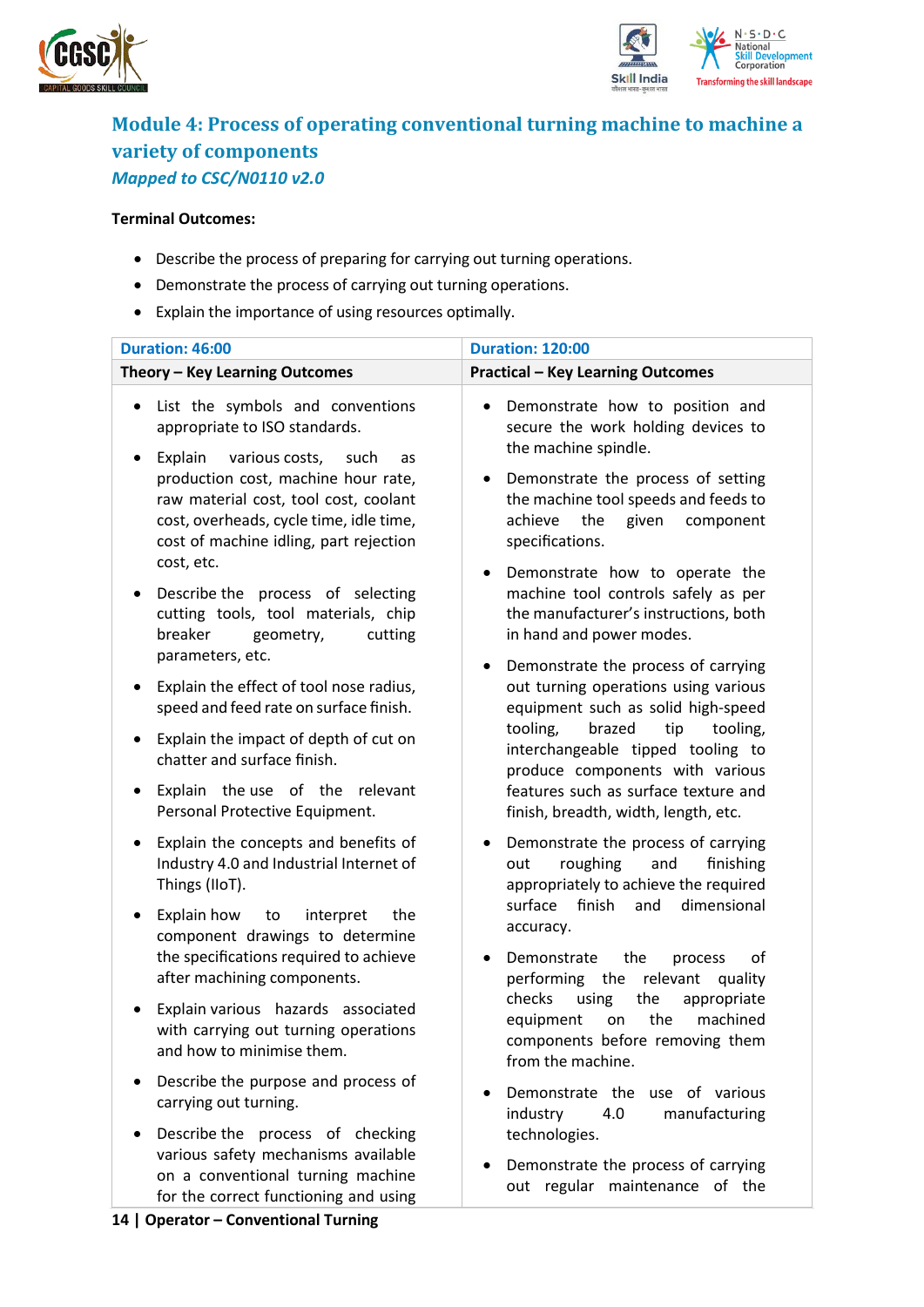



#### them.

- Explain how to tighten cam locks or other securing devices appropriately.
- Explain the importance of keeping the work area clean and hazard-free.
- Explain how to use the metric system of measurement.
- Explain various features of lathes and use of relevant accessories such as saddle, compound slide, tailstock, taper turning attachments, profile attachments, fixed and travelling stays, etc.
- Explain the classification and properties of various tool materials.
- List the factors that affect the selection of cutting feeds and speed and the depth of cut.
- Explain the use of different types of tooling, such as solid high-speed tooling, brazed tip tooling, interchangeable tipped tooling, indexable insert tooling.
- Explain the use of different types of cutting tools such as recess/groove, chamfer, centre drill, twist/core drill, reamer, thread tool, etc.
- List various component features that can be produced on metal and nonmetal components through turning operations.
- Explain the effects of backlash in machine slides and screws, and how to resolve this.
- Explain the importance of following the safety instructions and warning signs on the machine.
- Explain different types of cutting fluids and their properties.
- Explain the effects of clamping the workpiece in a chuck/work holding device, and how incorrect clamping can cause distortion in the finished components.
- List the relevant equipment to be

machine after use, such as cleaning and oiling.

- Demonstrate the process of disposing the industrial waste appropriately as per the applicable environmental regulation and organisational procedures.
- Show how to optimise the usage of electricity and other resources in various tasks and processes.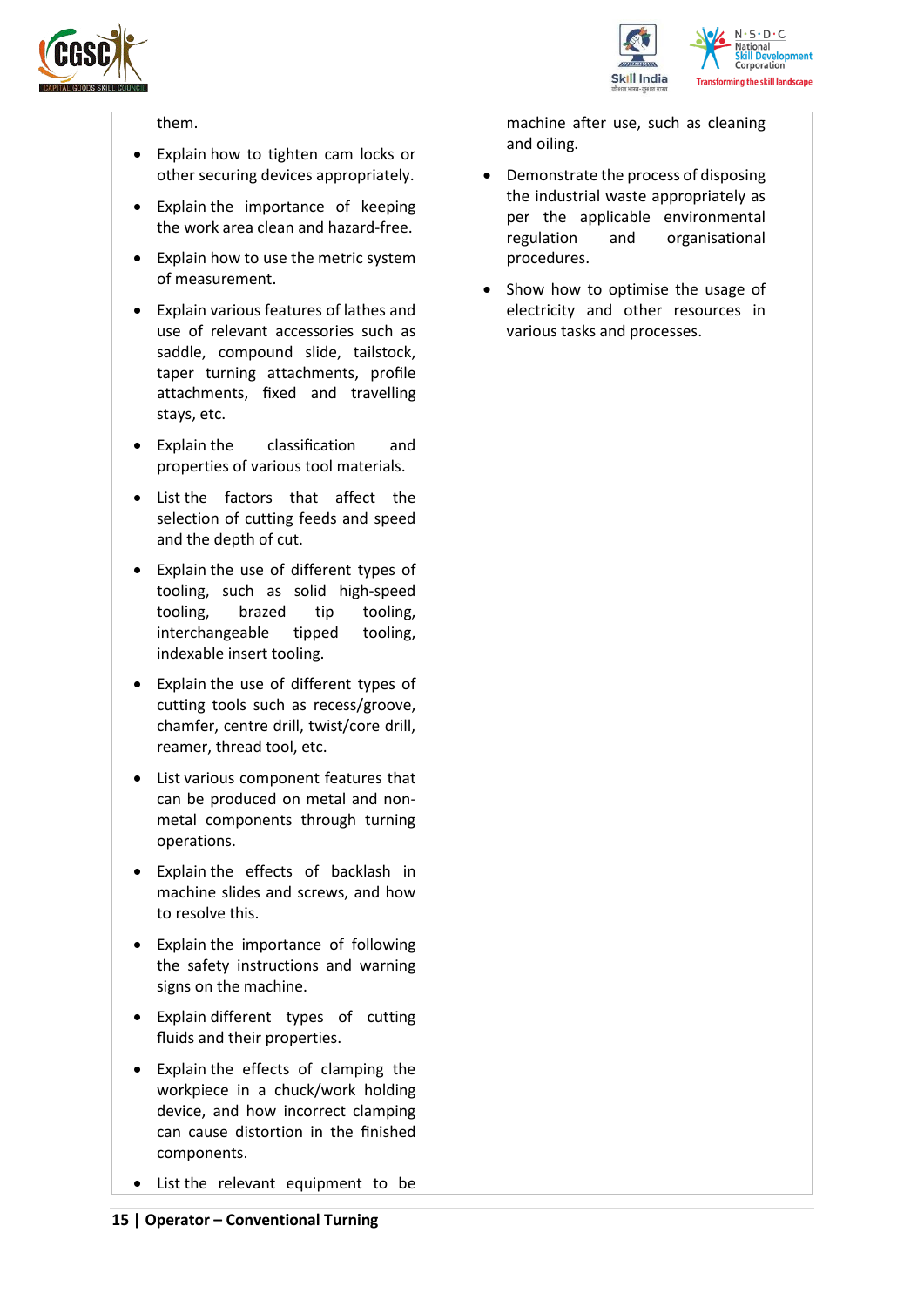



used for checking critical quality parameters.

- List various critical parameters to be checked, such as external and internal diameters, eccentricity, parallelism, bore/hole size/fit, angle/taper, surface finish, length, depth, position, width, concentricity, ovality, straightness, squareness, etc.
- Explain the benefits and methods of resource optimisation.

#### **Classroom Aids**

Training Kit (Trainer Guide, Presentations). Whiteboard, Marker, Projector, Laptop

**Tools, Equipment and Other Requirements** 

Lathe Machines, Cutting Tools Measuring Tools, Hand Tools, Power Tools, PPE, Drawing Tools, Drilling Machines, Cutting Machines, Hand Grinders, GD&T, Etc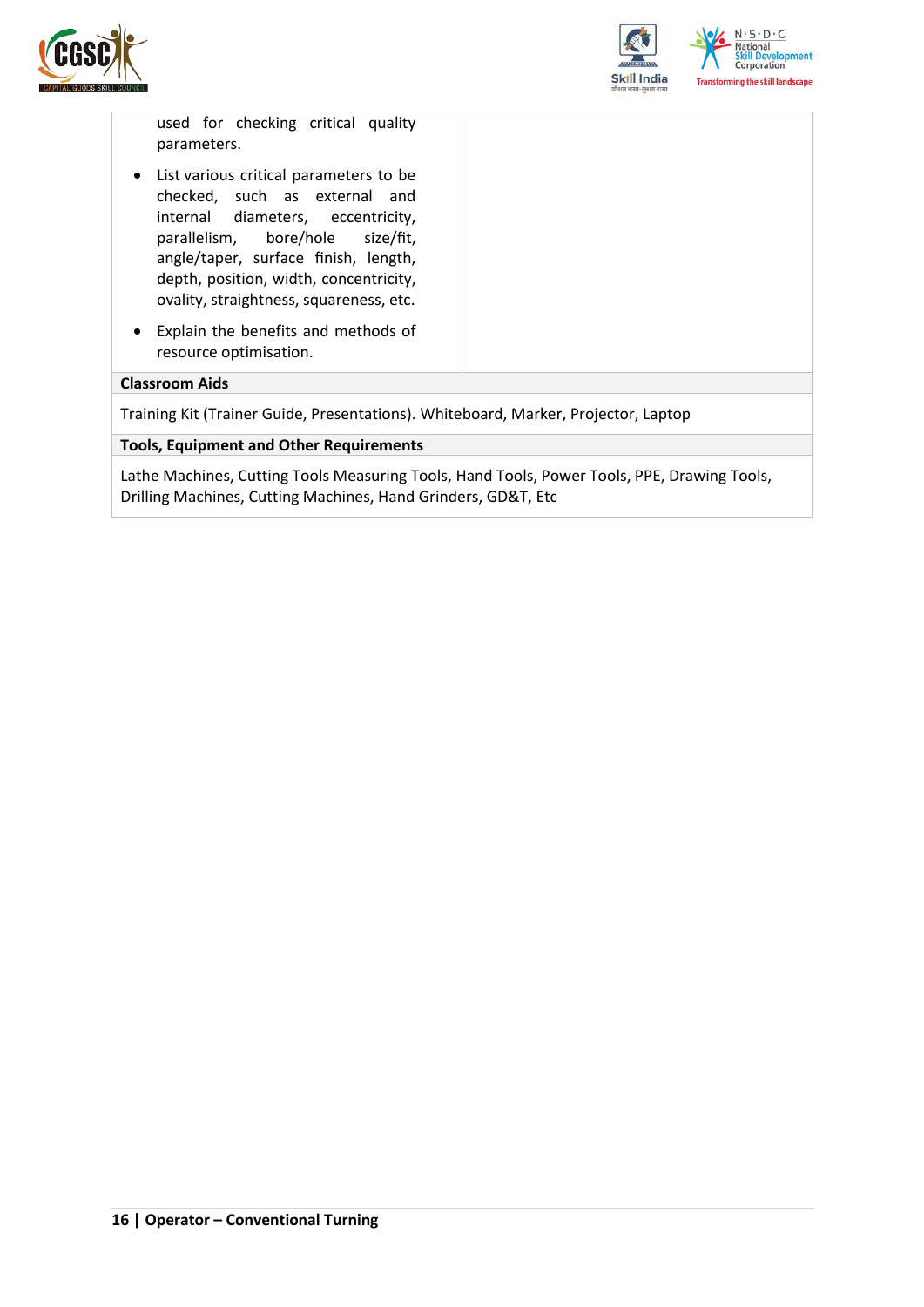



## **Annexure**

## <span id="page-16-1"></span><span id="page-16-0"></span>**Trainer Requirements**

| <b>Trainer Prerequisites</b>                    |                                                    |                                               |                                                |                            |                       |                                                                     |  |
|-------------------------------------------------|----------------------------------------------------|-----------------------------------------------|------------------------------------------------|----------------------------|-----------------------|---------------------------------------------------------------------|--|
| <b>Minimum</b><br>Specialization<br>Educational |                                                    | <b>Relevant Industry</b><br><b>Experience</b> |                                                | <b>Training Experience</b> |                       | <b>Remarks</b>                                                      |  |
| Qualification                                   |                                                    | Years                                         | <b>Specialization</b>                          | Years                      | <b>Specialization</b> |                                                                     |  |
| Diploma<br>/Degree                              | Diploma<br>/Degree in<br>Mechanical<br>Engineering | 4                                             | Operator $-$<br>Conventional<br><b>Turning</b> | 0                          |                       | Practical skills and<br>knowledge required<br>in the relevant field |  |

| <b>Trainer Certification</b>                                                                                                   |                                                                                                                                                                                          |  |  |  |  |
|--------------------------------------------------------------------------------------------------------------------------------|------------------------------------------------------------------------------------------------------------------------------------------------------------------------------------------|--|--|--|--|
| <b>Domain Certification</b>                                                                                                    | <b>Platform Certification</b>                                                                                                                                                            |  |  |  |  |
| Certified for Job Role: "Operator - Conventional<br>Turning" mapped to QP: "CSC/Q0110, v1.0".<br>Minimum accepted score is 80% | Recommended that the Trainer is certified for the<br>Job Role: "Trainer", mapped to the Qualification<br>Pack: "MEP/Q0102". Minimum accepted as per<br>respective SSC guidelines is 80%. |  |  |  |  |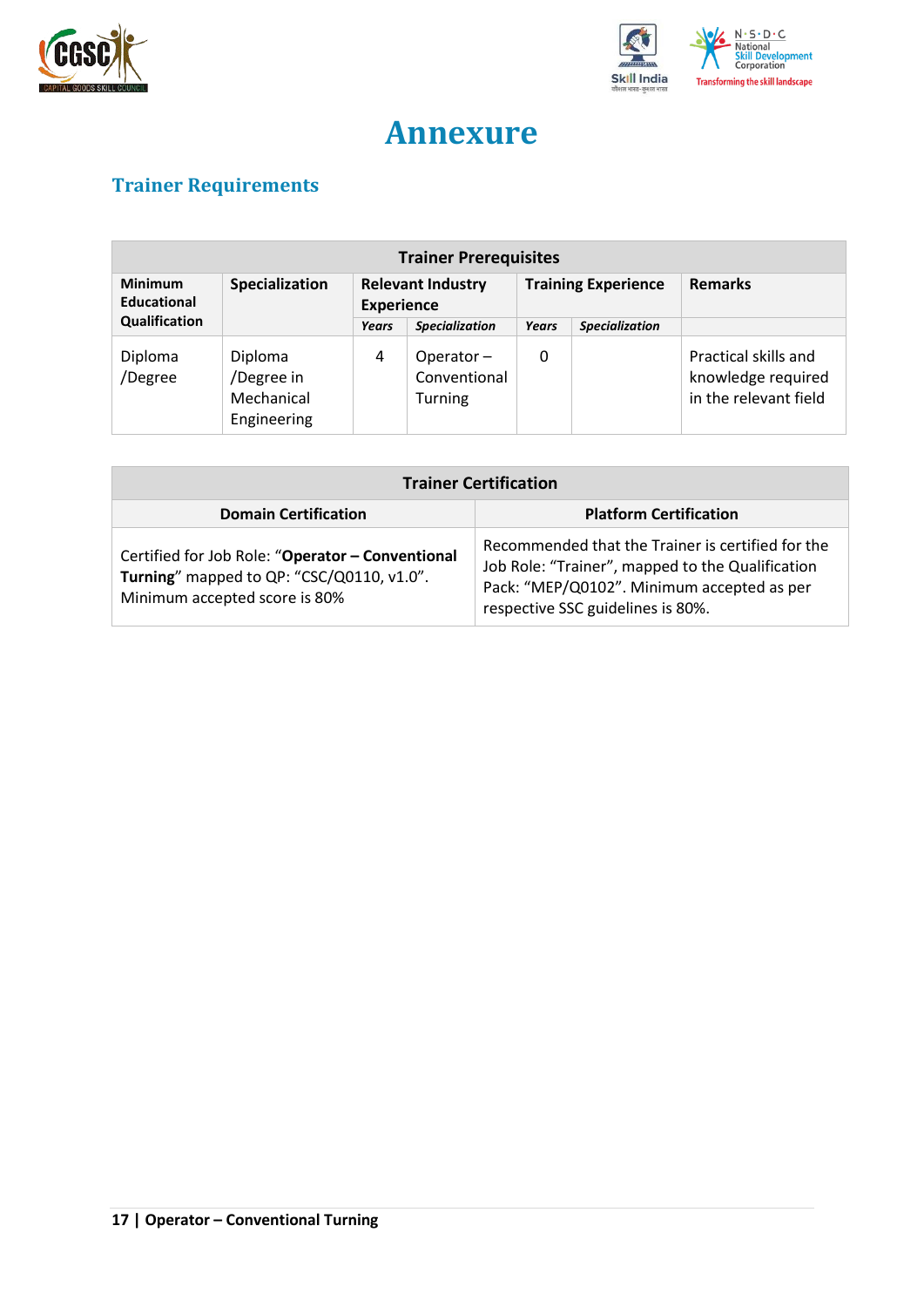



### <span id="page-17-0"></span>**Assessor Requirements**

| <b>Assessor Prerequisites</b> |                                                 |                                               |                                              |                                                 |                       |                                                                              |  |
|-------------------------------|-------------------------------------------------|-----------------------------------------------|----------------------------------------------|-------------------------------------------------|-----------------------|------------------------------------------------------------------------------|--|
| <b>Minimum</b><br>Educational | Specialization                                  | <b>Relevant Industry</b><br><b>Experience</b> |                                              | <b>Training/Assessment</b><br><b>Experience</b> |                       | <b>Remarks</b>                                                               |  |
| Qualification                 |                                                 | Years                                         | <b>Specialization</b>                        | Years                                           | <b>Specialization</b> |                                                                              |  |
| Diploma<br>/Degree            | Diploma /Degree<br>in Mechanical<br>Engineering | 4                                             | Operator-<br>Conventional<br><b>Training</b> | 0                                               |                       | Practical skills<br>and<br>knowledge<br>required in<br>the relevant<br>field |  |

| <b>Assessor Certification</b>                                                                                                  |                                                                                                                                 |
|--------------------------------------------------------------------------------------------------------------------------------|---------------------------------------------------------------------------------------------------------------------------------|
| <b>Domain Certification</b>                                                                                                    | <b>Platform Certification</b>                                                                                                   |
| Certified for Job Role: "Operator - Conventional<br>Turning" mapped to QP: "CSC/Q0110, v1.0".<br>Minimum accepted score is 80% | Certified for the Job Role: "Assessor", mapped<br>to the Qualification Pack: "MEP/Q2701, v1.0", with a<br>minimum score of 80%. |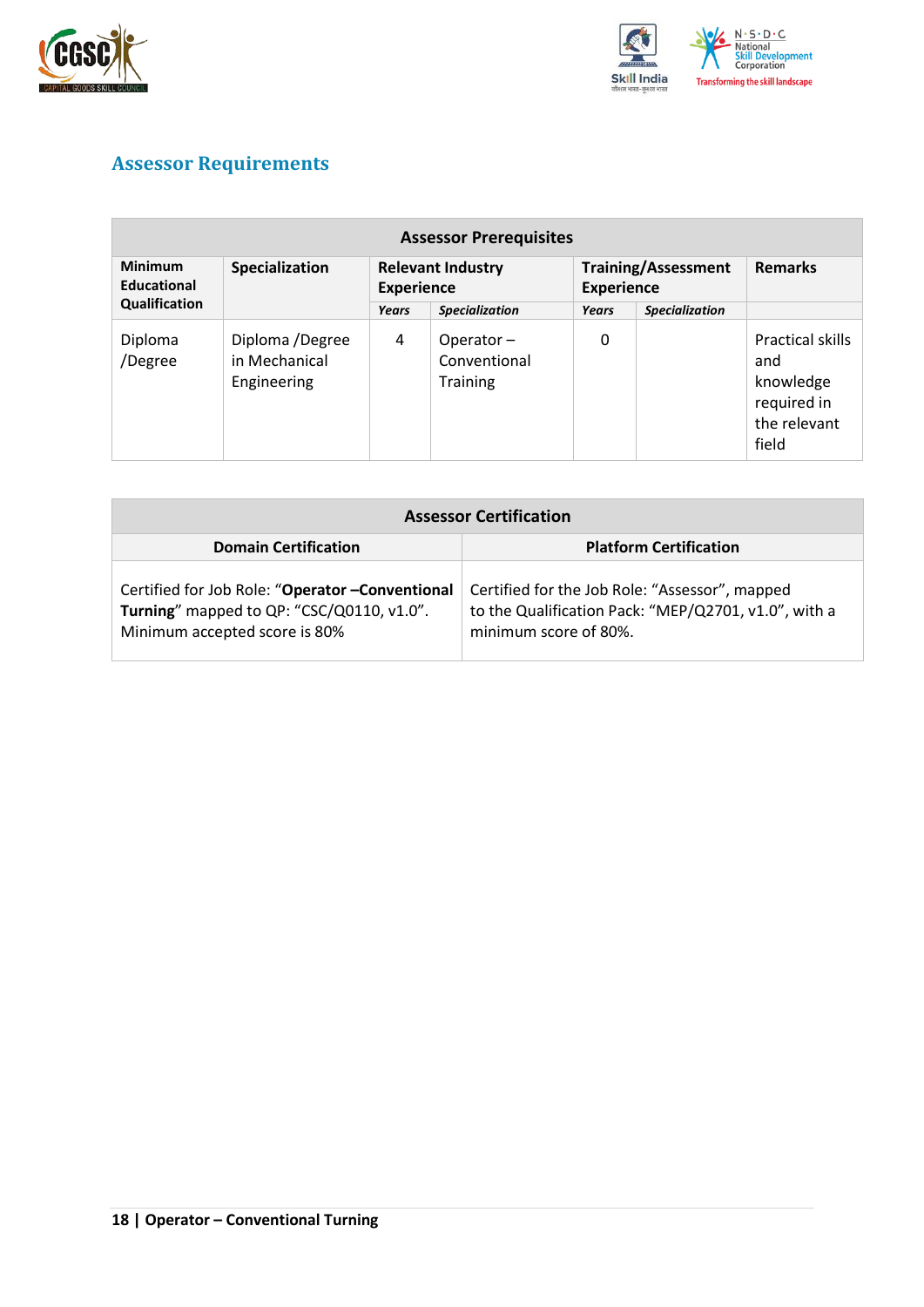



### <span id="page-18-0"></span>**Assessment Strategy**

- 1. Assessment System Overview:
	- Batches assigned to the assessment agencies for conducting the assessment on SDMS/SIP or email
	- Assessment agencies send the assessment confirmation to VTP/TC looping SSC
	- The assessment agency deploys the ToA certified Assessor for executing the assessment
	- SSC monitors the assessment process & records
- 2. Testing Environment

To ensure a conducive environment for conducting a test, the trainer will:

- Confirm that the centre is available at the same address as mentioned on SDMS or SIP
- Check the duration of the training.
- Check the Assessment Start and End time to be 10 a.m. and 5 p.m. respectively
- Ensure there are 2 Assessors if the batch size is more than 30.
- Check that the allotted time to the candidates to complete Theory & Practical Assessment is correct.
- Check the mode of assessment—Online (TAB/Computer) or Offline (OMR/PP).
- Confirm the number of TABs on the ground are correct to execute the Assessment smoothly.
- Check the availability of the Lab Equipment for the particular Job Role.
- 3. Assessment Quality Assurance levels / Framework:
	- Question papers created by the Subject Matter Experts (SME)
	- Question papers created by the SME verified by the other subject Matter Experts
	- Questions are mapped with NOS and PC
	- Question papers are prepared considering that levels 1 to 3 are for the unskilled & semiskilled individuals, and levels 4 and above are for the skilled, supervisor & higher management
	- The assessor must be ToA certified and the trainer must be ToT Certified
	- The assessment agency must follow the assessment guidelines to conduct the assessment
- 4. Types of evidence or evidence-gathering protocol:
	- Time-stamped & geotagged reporting of the assessor from assessment location
	- Centre photographs with signboards and scheme-specific branding
	- Biometric or manual attendance sheet (stamped by TP) of the trainees during the training period
	- Time-stamped & geotagged assessment (Theory + Viva + Practical) photographs & videos
- 5. Method of verification or validation:

To verify the details submitted by the training centre, the assessor will undertake:

- A surprise visit to the assessment location
- A random audit of the batch
- A random audit of any candidate
- 6. Method for assessment documentation, archiving, and access
	- To protect the assessment papers and information, the assessor will ensure:
		- Hard copies of the documents are stored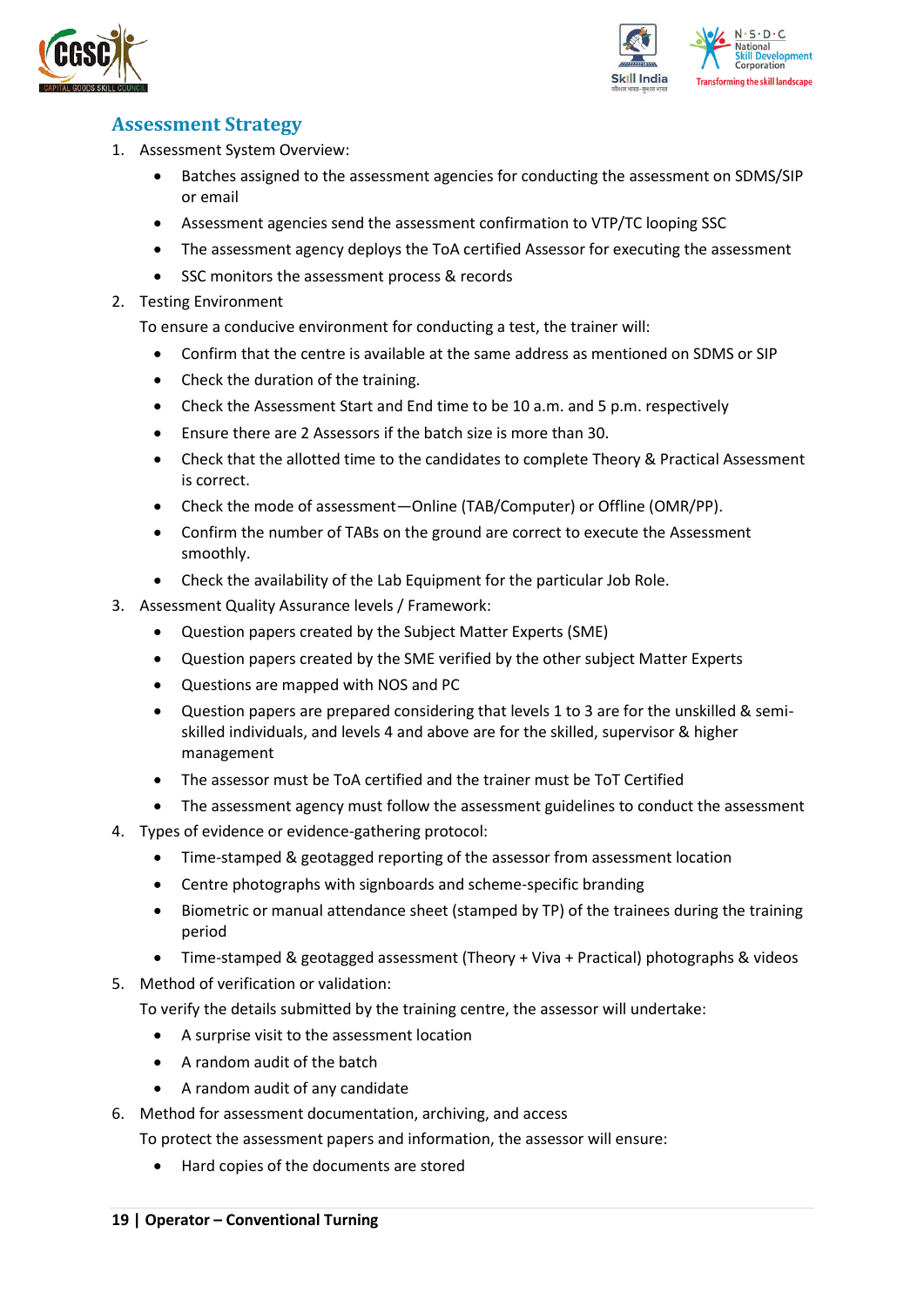



- Soft copies of the documents & photographs of the assessment are uploaded/accessed from Cloud Storage
- Soft copies of the documents & photographs of the assessment are stored on the Hard drive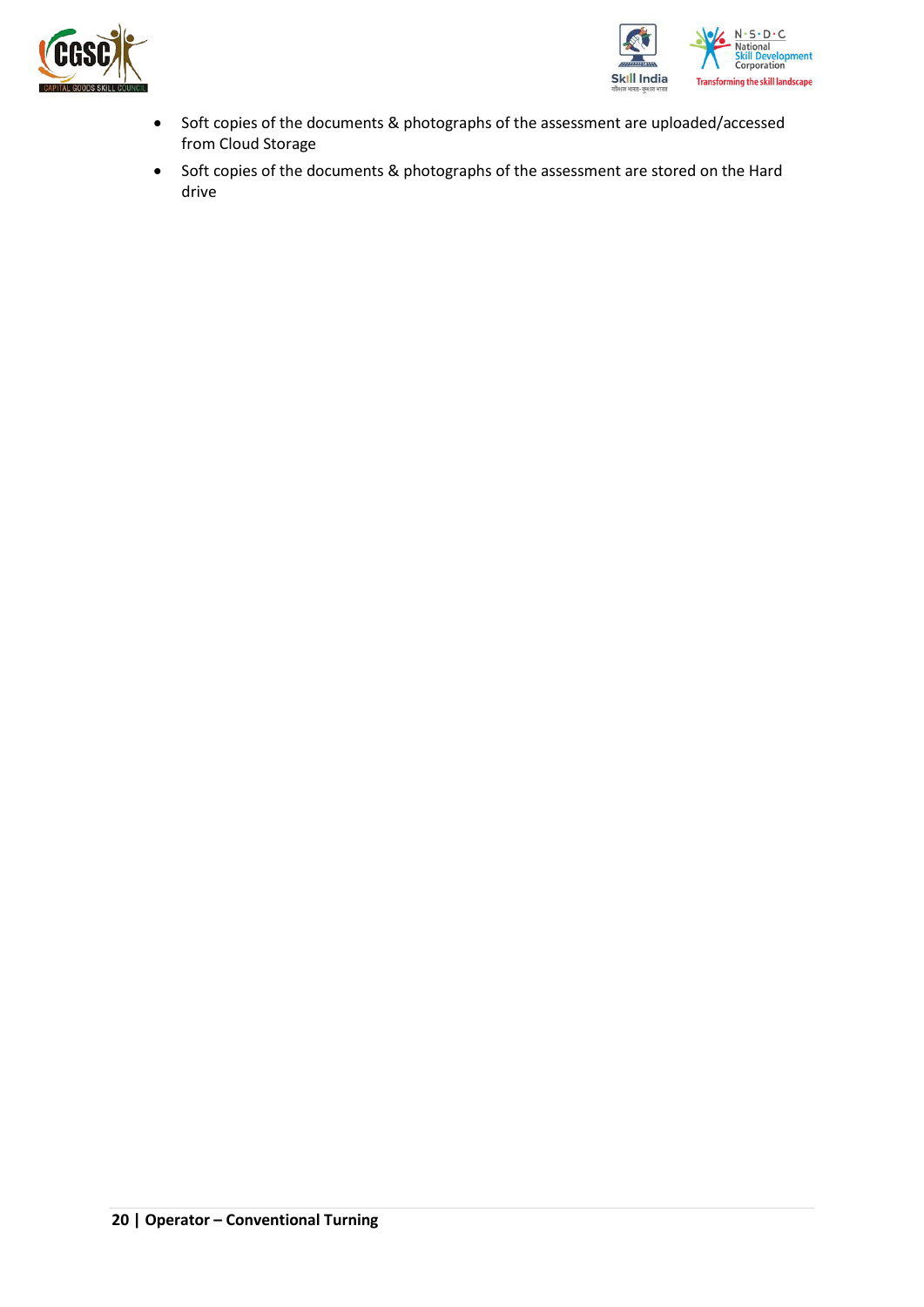



## <span id="page-20-0"></span>**References**

### <span id="page-20-1"></span>**Glossary**

| <b>Term</b>                  | <b>Description</b>                                                                                                                                                                                                                                                                                                                                |
|------------------------------|---------------------------------------------------------------------------------------------------------------------------------------------------------------------------------------------------------------------------------------------------------------------------------------------------------------------------------------------------|
| <b>Declarative knowledge</b> | Declarative knowledge refers to facts, concepts and principles that need to<br>be known and/or understood in order to accomplish a task or to solve a<br>problem.                                                                                                                                                                                 |
| <b>Key Learning</b>          | The key learning outcome is the statement of what a learner needs to know,<br>understand and be able to do in order to achieve the terminal outcomes. A<br>set of key learning outcomes will make up the training outcomes. Training<br>outcome is specified in terms of knowledge, understanding (theory) and<br>skills (practical application). |
| (M) TLO                      | On-the-job training (Mandatory); trainees are mandated to complete<br>specified hours of training on-site                                                                                                                                                                                                                                         |
| OJT (R)                      | On-the-job training (Recommended); trainees are recommended the<br>specified hours of training on-site                                                                                                                                                                                                                                            |
| <b>Procedural Knowledge</b>  | Procedural knowledge addresses how to do something, or how to perform a                                                                                                                                                                                                                                                                           |
| <b>Training Outcome</b>      | Training outcome is a statement of what a learner will know, understand<br>and be able to do upon the completion of the training.                                                                                                                                                                                                                 |
| <b>Terminal Outcome</b>      | The terminal outcome is a statement of what a learner will know,<br>understand and be able to do upon the completion of a module. A set of<br>terminal outcomes help to achieve the training outcome.                                                                                                                                             |